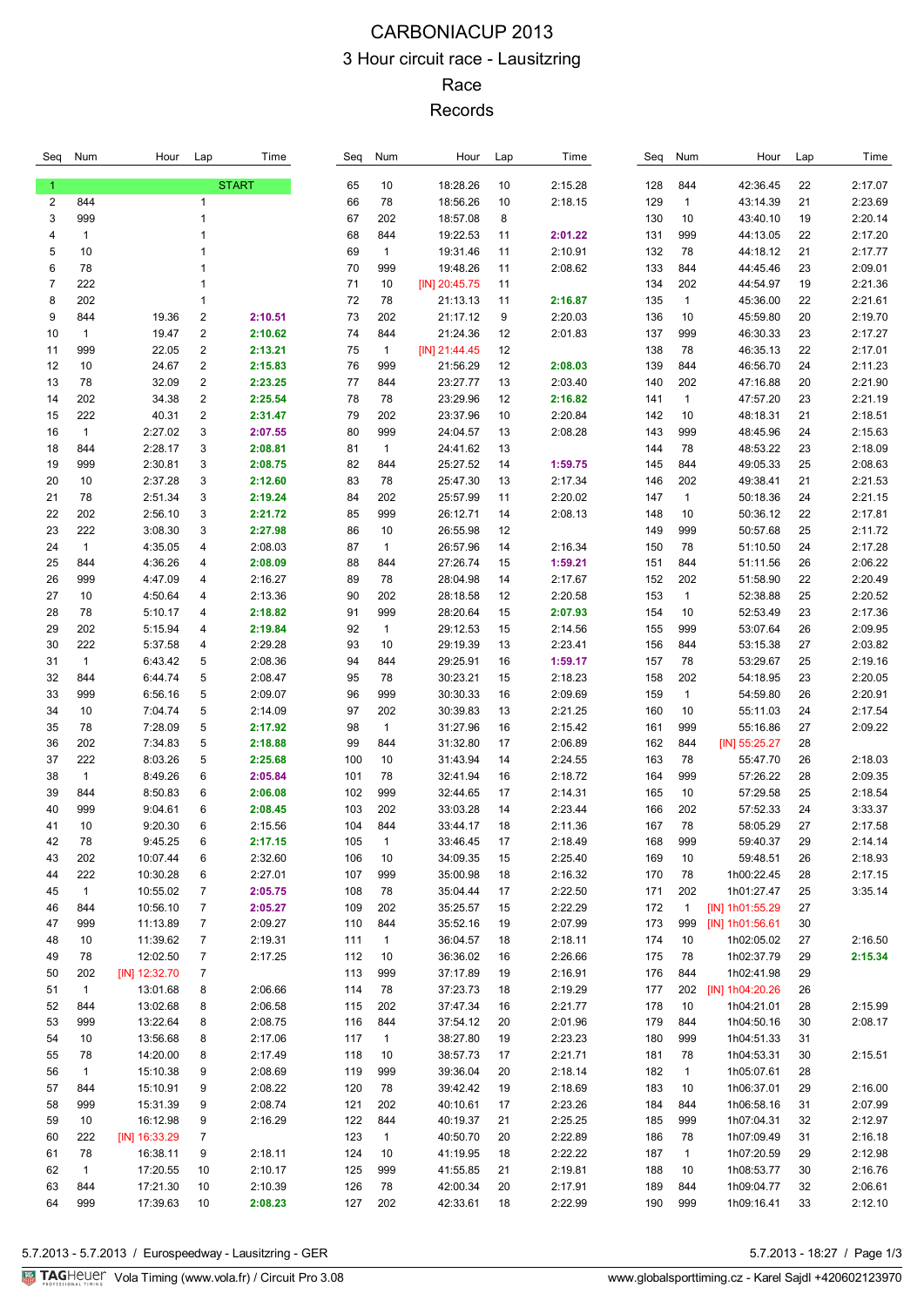## 3 Hour circuit race - Lausitzring

Race

| Seq | Num          | Hour                     | Lap | Time    | Seq        | Num          | Hour            | Lap | Time    | Seq        | Num          | Hour            | Lap | Time    |
|-----|--------------|--------------------------|-----|---------|------------|--------------|-----------------|-----|---------|------------|--------------|-----------------|-----|---------|
|     |              |                          |     |         |            |              |                 |     |         |            |              |                 |     |         |
| 191 | 78           | 1h09:26.15               | 32  | 2:16.66 | 256        | $\mathbf{1}$ | 1h40:16.29      | 44  | 2:13.09 | 321        | 10           | 2h13:26.27      | 55  | 2:15.68 |
| 192 | $\mathbf{1}$ | 1h09:31.12               | 30  | 2:10.52 | 257        | 10           | 1h41:42.93      | 41  |         | 322        | 999          | 2h13:52.19      | 62  | 2:09.68 |
| 193 | 844          | 1h11:08.45               | 33  | 2:03.68 | 258        | 844          | 1h42:18.37      | 48  | 2:02.21 | 323        | $\mathbf{1}$ | 2h14:14.26      | 59  | 2:10.55 |
| 194 | 10           | 1h11:09.89               | 31  | 2:16.12 | 259        | 78           | 1h42:19.59      | 44  | 2:14.87 | 324        | 844          | 2h14:38.46      | 62  | 1:52.93 |
| 195 | 999          | 1h11:29.05               | 34  | 2:12.63 | 260        | 999          | 1h42:24.46      | 48  | 2:11.77 | 325        | 10           | 2h15:39.28      | 56  | 2:13.00 |
| 196 | $\mathbf{1}$ | 1h11:42.97               | 31  | 2:11.85 | 261        | $\mathbf{1}$ | 1h42:30.90      | 45  | 2:14.61 | 326        | 999          | 2h16:02.09      | 63  | 2:09.90 |
| 197 | 78           | [IN] 1h11:46.77          | 33  |         | 262        | 10           | 1h43:58.71      | 42  | 2:15.78 | 327        | $\mathbf{1}$ | 2h16:27.50      | 60  | 2:13.23 |
| 198 | 844          | 1h13:12.53               | 34  | 2:04.08 | 263        | 844          | 1h44:17.11      | 49  | 1:58.74 | 328        | 844          | 2h16:31.87      | 63  | 1:53.40 |
| 199 | 10           | 1h13:25.77               | 32  | 2:15.87 | 264        | 78           | 1h44:34.21      | 45  | 2:14.61 | 329        | 10           | 2h17:53.79      | 57  | 2:14.51 |
| 200 | 999          | 1h13:41.63               | 35  | 2:12.58 | 265        | 999          | 1h44:36.00      | 49  | 2:11.54 | 330        | 999          | 2h18:11.99      | 64  | 2:09.90 |
| 201 | $\mathbf{1}$ | 1h13:53.38               | 32  | 2:10.41 | 266        | $\mathbf{1}$ | [IN] 1h44:50.14 | 46  |         | 331        | 844          | 2h18:25.48      | 64  | 1:53.61 |
| 202 | 844          | 1h15:16.62               | 35  | 2:04.09 | 267        | 10           | 1h46:14.41      | 43  | 2:15.69 | 332        | $\mathbf{1}$ | 2h18:42.14      | 61  | 2:14.64 |
| 203 | 10           | 1h15:43.15               | 33  | 2:17.38 | 268        | 844          | 1h46:15.12      | 50  | 1:58.00 | 333        | 10           | 2h20:08.51      | 58  | 2:14.71 |
| 204 | 999          | 1h15:53.72               | 36  | 2:12.08 | 269        | 999          | 1h46:47.71      | 50  | 2:11.70 | 334        | 844          | 2h20:19.78      | 65  | 1:54.29 |
| 205 | $\mathbf{1}$ | 1h16:04.65               | 33  | 2:11.26 | 270        | 78           | 1h46:48.99      | 46  | 2:14.77 | 335        | 999          | 2h20:22.68      | 65  | 2:10.68 |
| 206 | 844          | 1h17:19.20               | 36  | 2:02.57 | 271        | $\mathbf{1}$ | 1h47:43.64      | 47  |         | 336        | $\mathbf{1}$ | 2h20:59.51      | 62  | 2:17.36 |
| 207 | 10           | 1h17:59.74               | 34  | 2:16.58 | 272        | 10           | 1h48:33.57      | 44  | 2:19.15 | 337        | 844          | 2h22:12.79      | 66  | 1:53.01 |
| 208 | 999          | 1h18:05.34               | 37  | 2:11.61 | 273        | 999          | 1h49:00.02      | 51  | 2:12.30 | 338        | 10           | 2h22:23.76      | 59  | 2:15.24 |
| 209 | $\mathbf{1}$ | 1h18:16.36               | 34  | 2:11.71 | 274        | 78           | 1h49:02.84      | 47  | 2:13.84 | 339        | 999          | 2h22:32.34      | 66  | 2:09.65 |
| 210 | 844          | 1h19:20.90               | 37  | 2:01.69 | 275        | 844          | 1h49:14.25      | 51  | 2:59.13 | 340        | $\mathbf{1}$ | 2h23:11.45      | 63  | 2:11.93 |
| 211 | 78           | 1h19:47.22               | 34  |         | 276        | $\mathbf{1}$ | 1h50:02.84      | 48  | 2:19.20 | 341        | 844          | 2h24:05.79      | 67  | 1:52.99 |
| 212 | 10           | 1h20:15.38               | 35  | 2:15.64 | 277        | 10           | 1h50:49.47      | 45  | 2:15.90 | 342        | 10           | 2h24:37.49      | 60  | 2:13.72 |
| 213 | 999          | 1h20:17.89               | 38  | 2:12.55 | 278        | 999          | 1h51:13.08      | 52  | 2:13.06 | 343        | 999          | 2h24:41.60      | 67  | 2:09.26 |
| 214 | $\mathbf{1}$ | 1h20:27.76               | 35  | 2:11.40 | 279        | 844          | 1h51:15.72      | 52  | 2:01.46 | 344        | $\mathbf{1}$ | 2h25:21.43      | 64  | 2:09.98 |
| 215 | 844          | 1h22:03.42               | 38  | 2:42.52 | 280        | 78           | 1h51:16.07      | 48  | 2:13.23 | 345        | 844          | 2h25:58.16      | 68  | 1:52.37 |
| 216 | 78           | 1h22:03.58               | 35  | 2:16.36 | 281        | $\mathbf{1}$ | 1h52:20.58      | 49  | 2:17.73 | 346        | 999          | 2h26:50.63      | 68  | 2:09.02 |
| 217 | 10           | 1h22:30.07               | 36  | 2:14.69 | 282        | 10           | 1h53:04.73      | 46  | 2:15.26 | 347        | 10           | 2h26:50.78      | 61  | 2:13.29 |
| 218 | 999          | 1h22:31.08               | 39  | 2:13.18 | 283        | 844          | 1h53:16.44      | 53  | 2:00.72 | 348        | $\mathbf{1}$ | 2h27:36.82      | 65  | 2:15.38 |
| 219 | $\mathbf{1}$ | 1h22:39.89               | 36  | 2:12.13 | 284        | 999          | 1h53:25.34      | 53  | 2:12.25 | 349        | 844          | 2h27:51.04      | 69  | 1:52.88 |
| 220 | 844          | 1h24:05.55               | 39  | 2:02.12 | 285        | 78           | 1h53:28.85      | 49  | 2:12.78 | 350        | 999          | 2h29:00.04      | 69  | 2:09.40 |
| 221 | 78           | 1h24:18.80               | 36  | 2:15.21 | 286        | $\mathbf{1}$ | 1h54:33.57      | 50  | 2:12.99 | 351        | 10           | 2h29:06.27      | 62  | 2:15.48 |
| 222 | 999          | 1h24:43.14               | 40  | 2:12.06 | 287        | 844          | [IN] 1h55:17.26 | 54  |         | 352        | 844          | 2h29:44.01      | 70  | 1:52.97 |
| 223 | 10           | 1h24:45.37               | 37  | 2:15.29 | 288        | 10           | 1h55:21.61      | 47  | 2:16.87 | 353        | $\mathbf{1}$ | [IN] 2h29:52.13 | 66  |         |
| 224 | $\mathbf{1}$ | 1h24:52.04               | 37  | 2:12.14 | 289        | 999          | [IN] 1h55:36.17 | 54  |         | 354        | 999          | 2h31:10.04      | 70  | 2:10.00 |
| 225 | 844          | 1h26:06.35               | 40  | 2:00.80 | 290        | 78           | 1h55:42.12      | 50  | 2:13.26 | 355        | 10           | 2h31:20.72      | 63  | 2:14.44 |
| 226 | 78           | 1h26:34.31               | 37  | 2:15.51 | 291        | $\mathbf{1}$ | 1h56:43.92      | 51  | 2:10.35 | 356        | 844          | 2h31:36.48      | 71  | 1:52.46 |
| 227 | 999          | 1h26:56.84               | 41  | 2:13.69 | 292        | 10           | 1h57:38.00      | 48  | 2:16.39 | 357        | $\mathbf{1}$ | 2h32:40.22      | 67  |         |
| 228 | 10           | 1h27:00.96               | 38  | 2:15.59 | 293        | 999          | 1h58:35.72      | 55  |         | 358        | 999          | 2h33:19.91      | 71  | 2:09.86 |
| 229 | $\mathbf{1}$ | 1h27:03.85               | 38  | 2:11.80 | 294        | $\mathbf{1}$ | 1h58:57.32      | 52  | 2:13.40 | 359        | 844          | 2h33:27.76      | 72  | 1:51.27 |
| 230 | 844          | 1h28:07.09               | 41  | 2:00.74 | 295        | 10           | 1h59:54.22      | 49  | 2:16.22 | 360        | 10           | 2h33:35.54      | 64  | 2:14.82 |
| 231 | 78           | 1h28:49.47               | 38  | 2:15.16 | 296        | 999          | 2h00:50.21      | 56  | 2:14.48 | 361        | $\mathbf{1}$ | 2h34:52.16      | 68  | 2:11.94 |
| 232 | 999          | 1h29:11.27               | 42  | 2:14.43 | 297        | $\mathbf{1}$ | 2h01:09.74      | 53  | 2:12.42 | 362        | 844          | 2h35:20.96      | 73  | 1:53.20 |
| 233 | $\mathbf{1}$ | 1h29:15.95               | 39  | 2:12.10 | 298        | 844          | 2h01:14.05      | 55  |         | 363        | 999          | 2h35:33.72      | 72  | 2:13.81 |
| 234 | 10           | 1h29:18.72               | 39  | 2:17.75 | 299        | 10           | 2h02:09.10      | 50  | 2:14.87 | 364        | 10           | 2h35:50.46      | 65  | 2:14.91 |
| 235 | 844          | 1h30:06.60               | 42  | 1:59.51 | 300        | 999          | 2h03:01.01      | 57  | 2:10.80 | 365        | $\mathbf{1}$ | 2h37:05.12      | 69  | 2:12.96 |
| 236 | 78           | 1h31:03.55               | 39  | 2:14.08 | 301        | 78           | [IN] 2h03:05.10 | 51  |         | 366        | 844          | 2h37:12.68      | 74  | 1:51.72 |
| 237 | 999          | 1h31:25.27               | 43  | 2:14.00 | 302        | 844          | 2h03:10.97      | 56  | 1:56.92 | 367        | 999          | 2h37:43.24      | 73  | 2:09.51 |
| 238 | $\mathbf{1}$ | 1h31:27.98               | 40  | 2:12.02 | 303        | $\mathbf{1}$ | 2h03:20.96      | 54  | 2:11.21 | 368        | 10           | 2h38:04.64      | 66  | 2:14.17 |
| 239 | 10           | [IN] 1h31:40.98          | 40  |         | 304        | 10           | 2h04:23.92      | 51  | 2:14.81 | 369        | 844          | 2h39:05.64      | 75  | 1:52.95 |
| 240 | 844          | 1h32:06.56               | 43  | 1:59.95 | 305        | 844          | 2h05:06.18      | 57  | 1:55.20 | 370        | $\mathbf{1}$ | 2h39:16.16      | 70  | 2:11.04 |
| 241 | 78           | 1h33:17.98               | 40  | 2:14.43 | 306        | 999          | 2h05:12.11      | 58  | 2:11.10 | 371        | 999          | 2h39:52.79      | 74  | 2:09.55 |
| 242 | 999          | 1h33:37.34               | 44  | 2:12.06 | 307        | $\mathbf{1}$ | 2h05:32.66      | 55  | 2:11.70 | 372        | 10           | 2h40:17.70      | 67  | 2:13.06 |
| 243 | $\mathbf{1}$ | 1h33:39.46               | 41  | 2:11.48 | 308        | 10           | 2h06:39.38      | 52  | 2:15.46 | 373        | 844          | 2h40:58.51      | 76  | 1:52.86 |
| 244 | 844          | 1h34:13.54               | 44  | 2:06.97 | 309        | 844          | 2h07:00.94      | 58  | 1:54.75 | 374        | $\mathbf{1}$ | 2h41:26.13      | 71  | 2:09.96 |
| 245 | 78           | 1h35:33.39               | 41  | 2:15.41 | 310        | 999          | 2h07:22.77      | 59  | 2:10.65 | 375        | 999          | 2h42:01.33      | 75  | 2:08.53 |
| 246 | 999          |                          |     | 2:12.41 |            |              | 2h07:43.16      |     | 2:10.50 |            |              | 2h42:32.27      |     | 2:14.57 |
|     |              | 1h35:49.75<br>1h35:51.12 | 45  | 2:11.66 | 311<br>312 | $\mathbf{1}$ | 2h08:54.43      | 56  | 2:15.04 | 376<br>377 | 10           | 2h42:51.34      | 68  | 1:52.83 |
| 247 | $\mathbf{1}$ |                          | 42  |         |            | 10           |                 | 53  |         |            | 844          |                 | 77  |         |
| 248 | 844          | 1h36:14.89               | 45  | 2:01.35 | 313        | 844          | 2h08:55.45      | 59  | 1:54.50 | 378        | $\mathbf{1}$ | 2h43:35.64      | 72  | 2:09.51 |
| 249 | 78           | 1h37:49.00               | 42  | 2:15.60 | 314        | 999          | 2h09:32.54      | 60  | 2:09.76 | 379        | 999          | 2h44:12.13      | 76  | 2:10.79 |
| 250 | 999          | 1h38:01.60               | 46  | 2:11.85 | 315        | $\mathbf{1}$ | 2h09:52.33      | 57  | 2:09.16 | 380        | 844          | 2h44:44.98      | 78  | 1:53.63 |
| 251 | $\mathbf{1}$ | 1h38:03.19               | 43  | 2:12.06 | 316        | 844          | 2h10:50.05      | 60  | 1:54.60 | 381        | 10           | 2h44:48.84      | 69  | 2:16.57 |
| 252 | 844          | 1h38:16.06               | 46  | 2:01.17 | 317        | 10           | 2h11:10.59      | 54  | 2:16.15 | 382        | $\mathbf{1}$ | 2h45:44.86      | 73  | 2:09.21 |
| 253 | 78           | 1h40:04.72               | 43  | 2:15.72 | 318        | 999          | 2h11:42.50      | 61  | 2:09.96 | 383        | 999          | 2h46:22.07      | 77  | 2:09.94 |
| 254 | 999          | 1h40:12.68               | 47  | 2:11.08 | 319        | $\mathbf{1}$ | 2h12:03.70      | 58  | 2:11.37 | 384        | 844          | 2h46:38.79      | 79  | 1:53.80 |
| 255 | 844          | 1h40:16.15               | 47  | 2:00.08 | 320        | 844          | 2h12:45.53      | 61  | 1:55.47 | 385        | 10           | [IN] 2h47:08.55 | 70  |         |